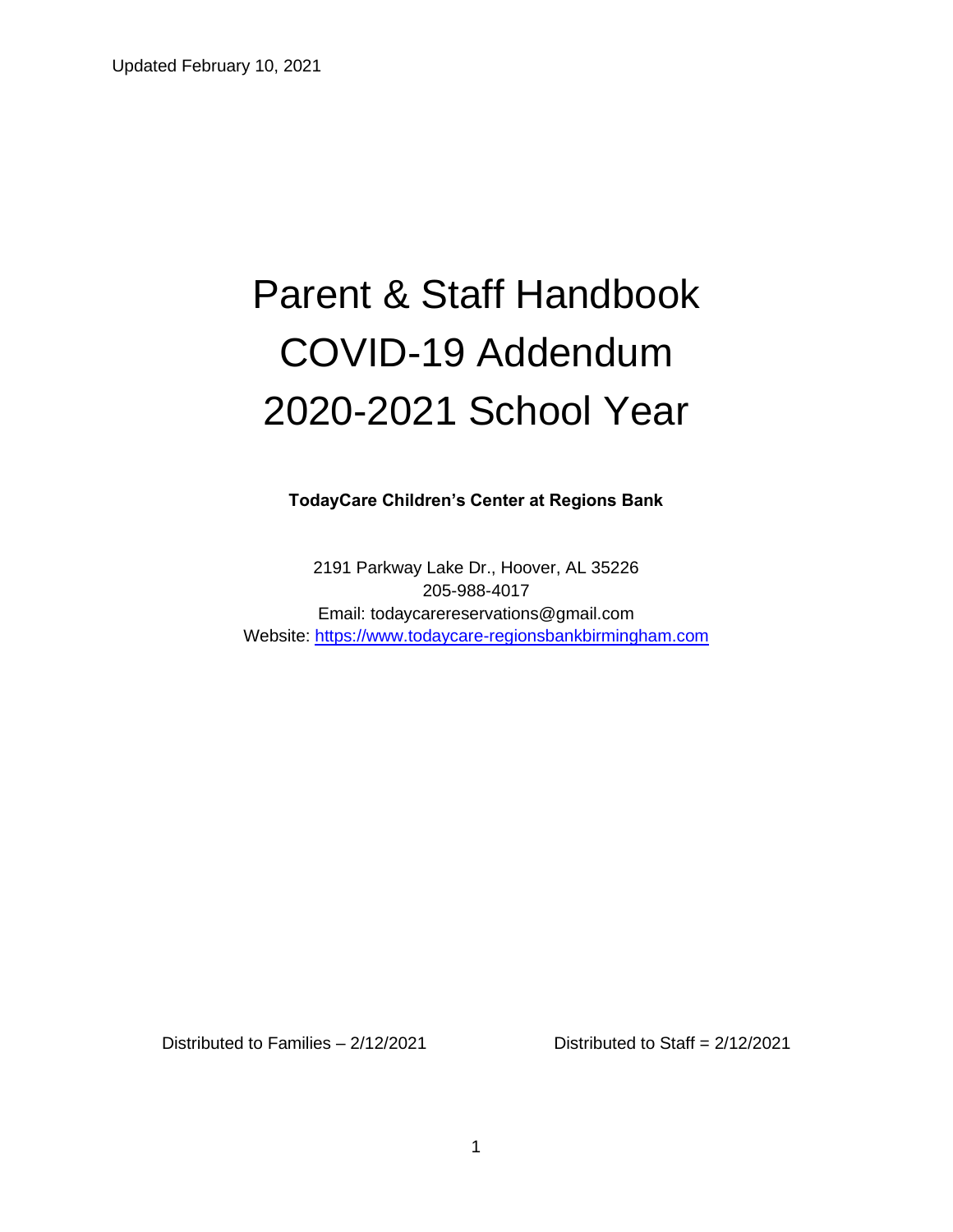Updated February 10, 2021

#### **TODAYCARE @ REGIONS Parent & Staff Handbook COVID-19 Addendum**

| <b>Introduction</b>                               | $\mathbf{3}$ |
|---------------------------------------------------|--------------|
| A. Enrolling Your Child                           | 4            |
| <b>B. Nondiscrimination Policy</b>                | 4            |
| <b>C. Extra Hygiene Measures and Procedures</b>   | 4            |
| <b>D. Inclusion Policy</b>                        | 5            |
| E. Fee and Payment Policy                         | 5            |
| F. Admission/Exclusion due to symptoms of illness | 6            |
| <b>G. Personal Belongings</b>                     | 10           |
| H. Arrival and Departure Procedures               | 10           |
| <b>I. Visitors</b>                                | 11           |
| <b>J. Field Trips/Special Events</b>              | 11           |
| K. Food                                           | 12           |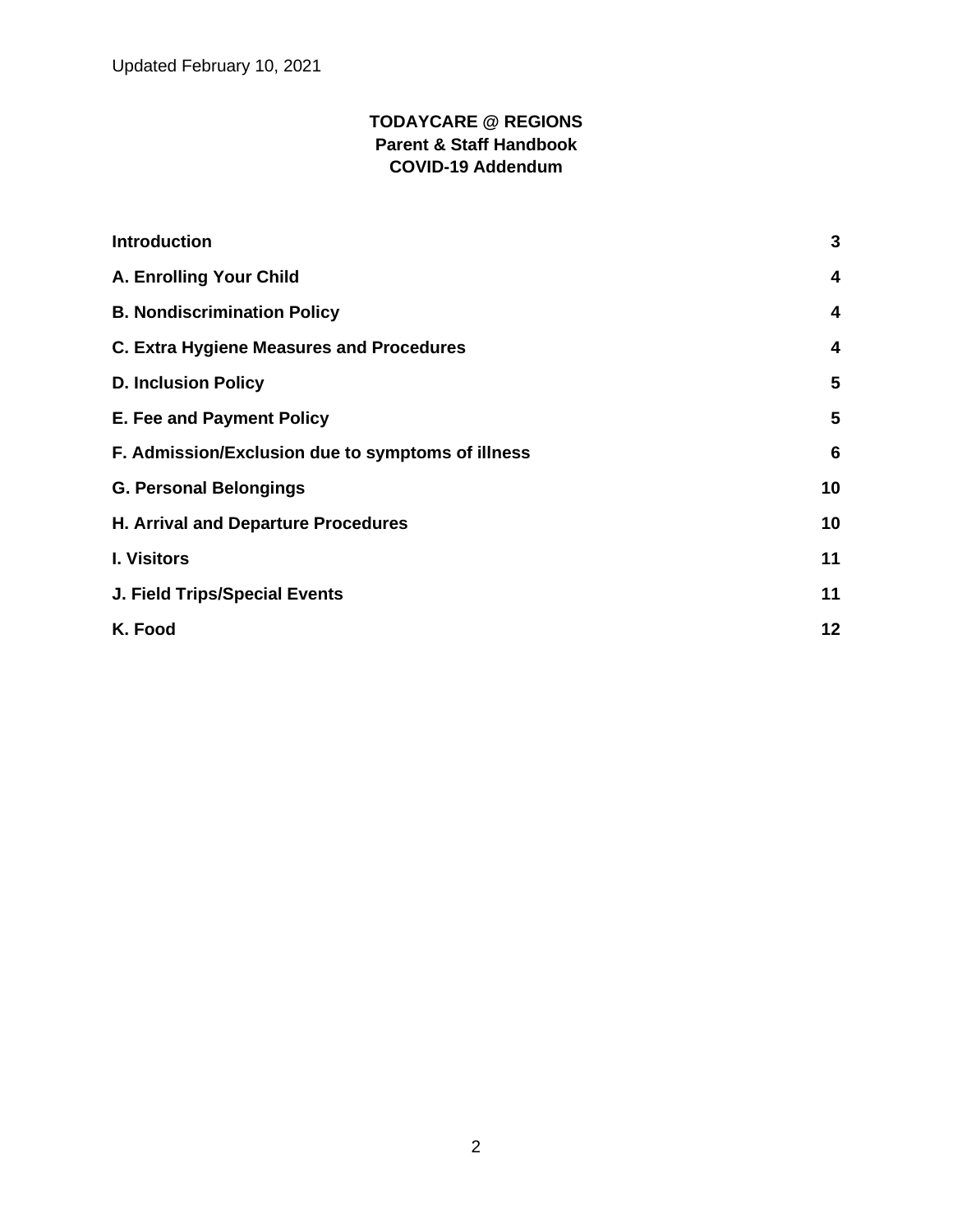Updated February 10, 2021

### <span id="page-2-0"></span>Introduction

Dear TodayCare Families & Staff,

As we continue working our way through the COVID-19 pandemic, we want to make sure we are all on the same page. While I know this can be a fearful time since none of us have ever experienced this before, the teachers and administration at TodayCare @ Regions are committed to providing a quality program that is safe, educational, child-friendly, and fun!

While many things will seem different with new procedures in place for safety of all, this will still be an environment that fosters fun and learning. It is our goal to draw out and inspire the best in our students as we provide them with opportunities to create, explore, and learn.

This handbook will outline policies and procedures that have been adapted due to the COVID-19 pandemic. This situation is unprecedented and is constantly evolving, so all changes included in this handbook will remain as the "new normal" until further notice. We will make sure that all changes are realistic and feasible for staff and children by following Centers for Disease Control and Prevention (CDC) guidelines as well as those put forth by the American Academy of Pediatrics (AAP), and the State of Alabama. Please be sure to read through this addendum thoroughly and ask any questions you may have. Please note that this addendum is subject to change as needed.

Please contact me if you have any questions about the policies and procedures that are outlined in this Handbook.

Christi Rubin Center Director TodayCare @ Regions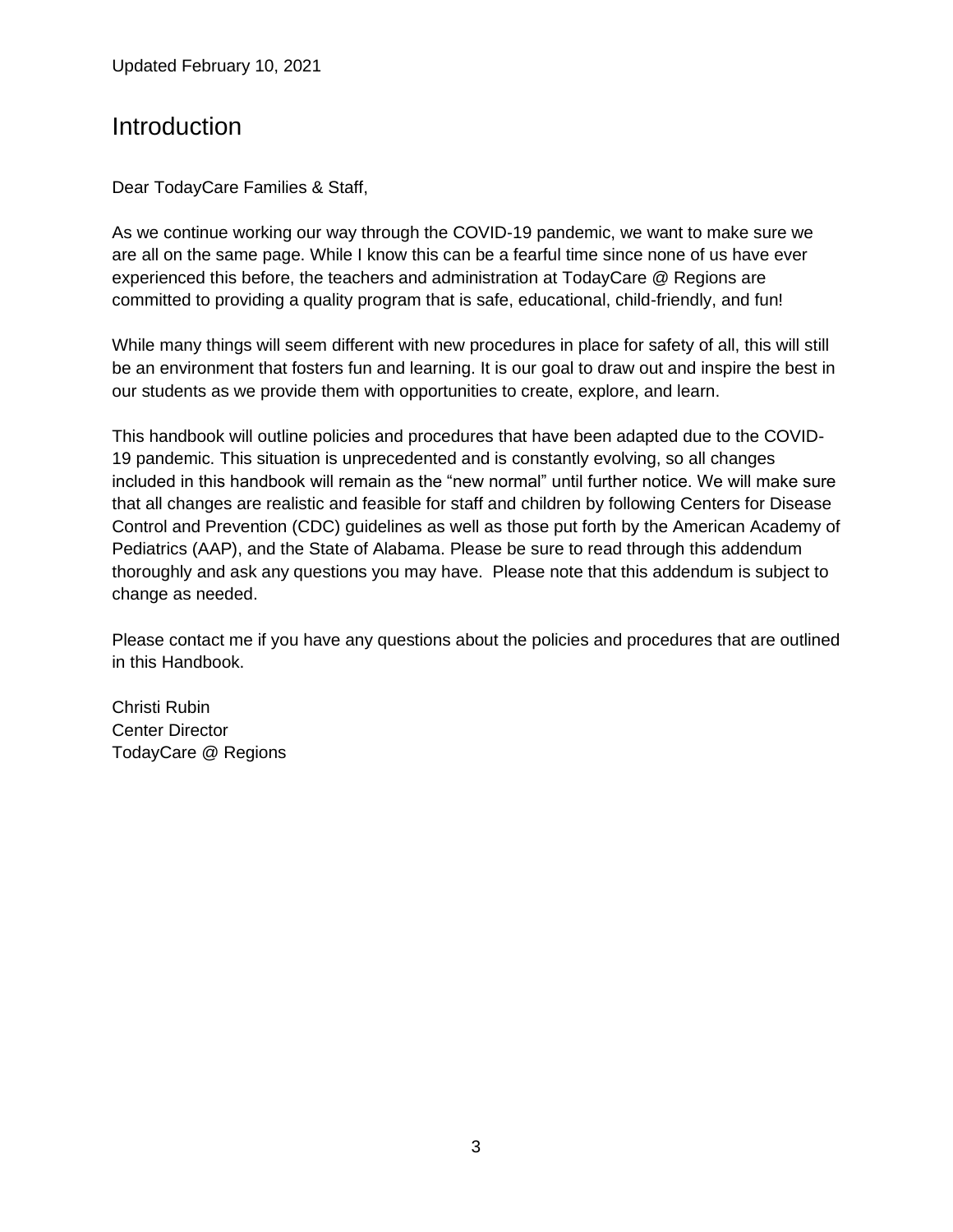### <span id="page-3-0"></span>A. Enrolling Your Child

Before enrolling any new child for the first time, parents or guardians must schedule an appointment with the center administration for a virtual tour, and the child(ren) can accompany the parents, so they have an opportunity to see the classroom as well. We believe this provides both the parent and the center administration the opportunity to clearly convey the policies of TodayCare @ Regions and answer questions. Upon the decision to enroll your child, parents or guardians will be emailed an application, tuition/enrollment agreement, all health and emergency forms, a copy of our handbook, and our COVID Policy Addendum. **All forms will be filled out electronically and sent through email or mailed in at least 3 days prior to your child's first day.**

TodayCare @ Regions will offer full-time and part-time care for children for all age groups. Parttime care is typically not an option for infants but will be allowed **during COVID.**

Infant part-time care will be on the condition that the infant's family would move to full-time care if another family requests a full-time space. If the family of an infant receiving part-time care does not wish to move to full-time care, the child would transition from part-time care to the wait list.

### <span id="page-3-1"></span>B. Nondiscrimination Policy

Admissions to TodayCare @ Regions shall be made without regard to race, color, religious creed, ancestry, national origin, disability, age, or gender.

### <span id="page-3-2"></span>C. Extra Hygiene Measures and Procedures

- 1. Handwashing: As soon as students or staff arrive to the classroom, they will wash their hands properly. Hands will also be washed throughout the day and more frequently with soap and water for at least 20 seconds. Hand sanitizer cannot be used with children unless parents complete a medication form each week.
- 2. Sanitizing/Disinfecting: All hard surfaces will be wiped down throughout the day, before and after use as well as at the end of each day. Any toys that go into a child's mouth will be put into the disinfecting process like usual. All surfaces and toys will be disinfected prior to leaving the room throughout the day. All soft toys, pillows, and dress-up clothes that cannot be easily disinfected will be put away during COVID. The infant classrooms will still have soft toys and pillows that will be washed in hot water daily.
- **3. Mask wearing: Each enrolled student who is 2-years-old or older will arrive at the Center wearing a mask and will bring at least two clean cloth masks with them daily. Two- and Three-year-olds may need 3-4 mask/day due to moisture issues.**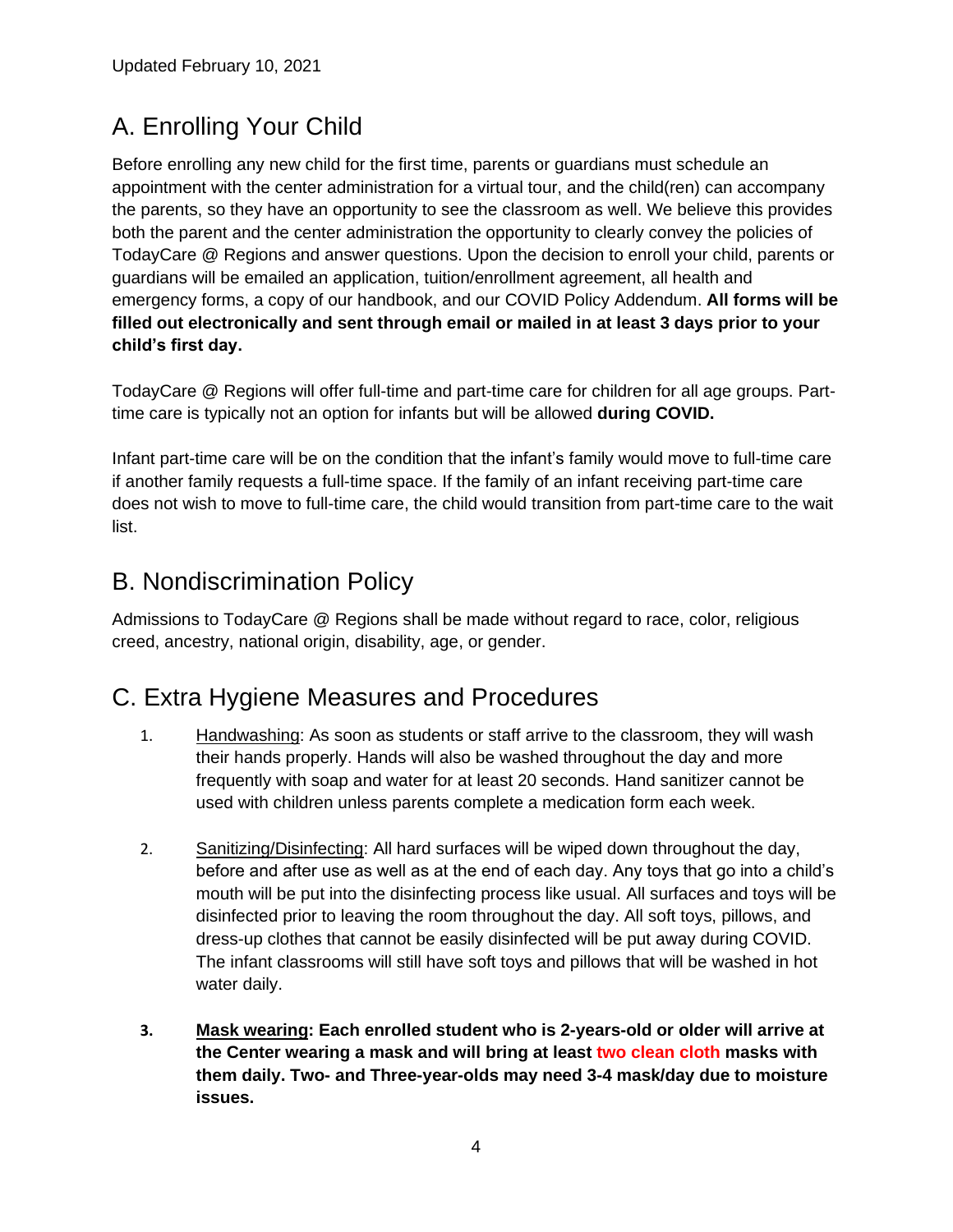**Children over the age of two and staff will wear masks at all times, except when eating, napping, or engaged in vigorous outdoor play.** When children are not wearing masks, masks will be stored in an accordion file with their teacher and returned to the child as soon as possible after eating or napping. When eating or napping, and not wearing masks, children will be spaced 6 feet apart, or as close to 6 feet apart as possible.

If a mask becomes soiled, it will be placed in a sealed bag with the child's name on it for laundering.

Masks will be sent home daily for laundering.

Children must wear masks when departing the Center.

There will be some masks available in the Center if a child does not have a clean mask available.

Staff will wear masks at all times, except for eating, while in the center.

- 4. Social distancing: Classes will be with the same teachers as much as possible. Every effort will be made to keep classroom groups separate. Staff will take their breaks outside of classrooms while keeping socially distant to the best of their abilities.
- 5. Staff/Operations:
	- a. Staff will not work in close proximity (less than 6 feet apart) to other staff without masks or social distancing.
	- b. Breaks/Floaters
		- i. Will be recorded by center administration on a daily staffing schedule, and any changes will be noted.

### <span id="page-4-0"></span>D. Inclusion Policy

To the greatest extent possible, children with disabilities will be included in the full range of activities and services normally provided to children at our center by making necessary modifications to meet the child's special needs.

### <span id="page-4-1"></span>E. Fee and Payment Policy

TodayCare @ Regions enforces the following policies and procedures for tuition payments:

1. Part-time and full-time tuition is paid weekly through Tuition Express. Payments will be withdrawn on Mondays, Tuesday at the latest during a regular week. If Monday is a holiday, payments will be withdrawn on Tuesday, Wednesday at the latest. Checks will not be accepted.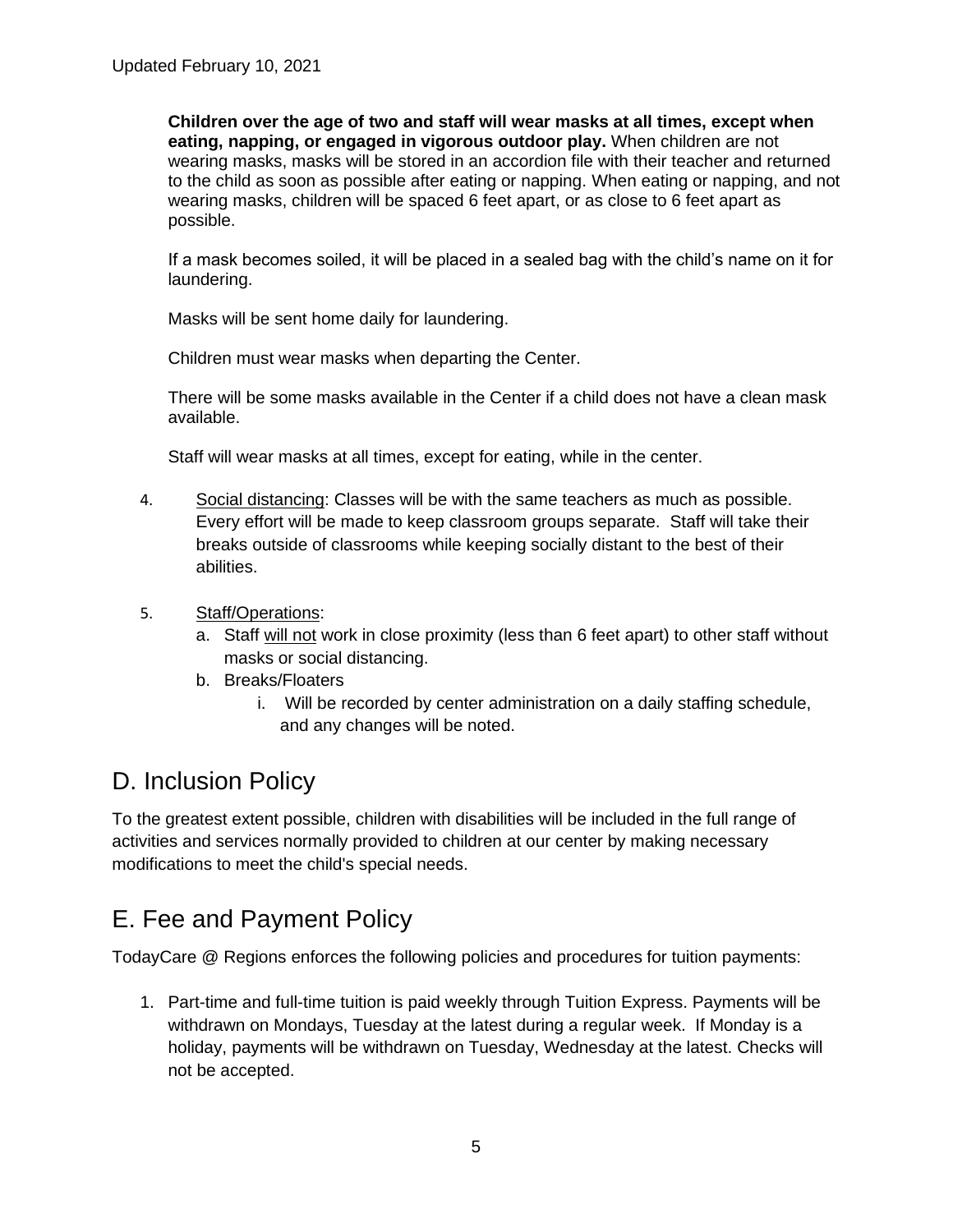- 2. A \$10.00 per day late fee will be charged when a payment is declined.
- 3. There will be a \$1.00 per minute charge per child for every minute elapsed after the center closes.
- 4. All tuition is due regardless of sickness, behavioral/disciplinary removal, vacations, weather-related closings, or holidays (including Thanksgiving, Christmas, snow days, and Spring Break).
- 5. Tuition responsibilities during pandemic-related closures will be determined by Regions Bank HR Department.
- 6. If you need to terminate your child's enrollment, one months' notice must be given to center administration in writing via email or letter; otherwise, you will continue to be charged your weekly tuition. No reimbursement of tuition will be granted.

### <span id="page-5-0"></span>F. Admission/Exclusion due to symptoms of illness

The guidance below is based on recommendations from the Centers for Disease Control (CDC), and Alabama Department of Public Health (ADPH). Due the evolving nature of the pandemic, some helpful links can be found here:

CDC:<https://www.cdc.gov/coronavirus/2019-ncov/index.html> ADPH:<https://www.alabamapublichealth.gov/covid19/child-care.html>

#### **When Should You Stay Home?**

- If you, OR someone in your household, OR a close contact is experiencing COVID-19 symptoms (fever, cough, shortness of breath).
- If you, OR someone in your household, OR a close contact tests positive for COVID-19 and has symptoms, such as fever, cough, or shortness of breath.
- If you, OR someone in your household, OR a close contact tests positive for COVID-19 and does NOT have symptoms (asymptomatic).
- If you, OR someone in your household, OR a close contact is **PENDING** a COVID-19 test result.
- If you have tested negative for COVID-19, but are experiencing symptoms (such as fever, cough, shortness of breath), or have developed symptoms since receiving your test results.
- If you have tested negative for COVID-19, and have no symptoms, but it has been less than 7 days since your last known exposure to COVID-19.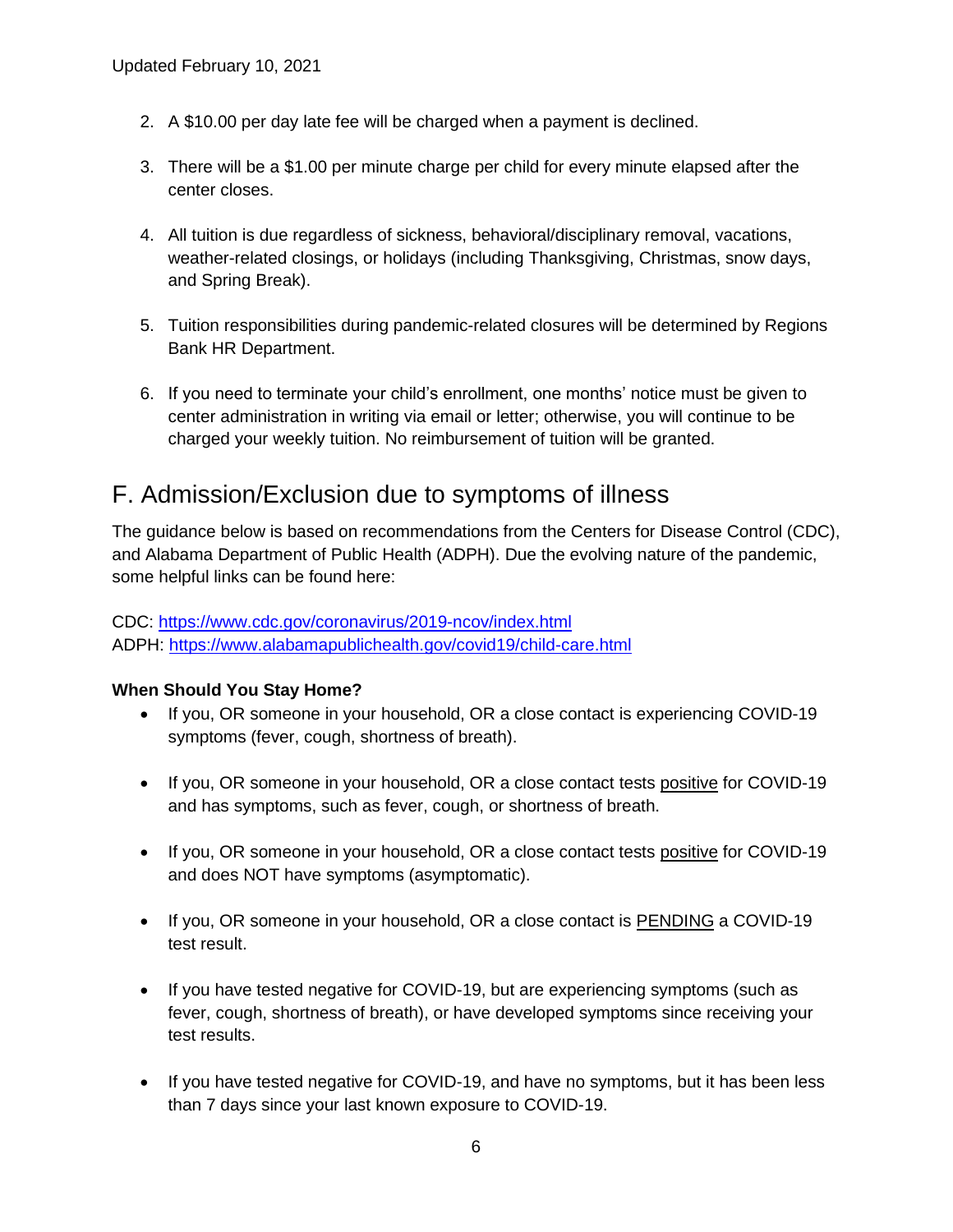Children or staff who are obviously ill with fever, diarrhea, vomiting, green-runny nose, pus/oozing eyes, disease or condition (i.e.- ringworm, head lice, chicken pox, measles, mumps, pink eye, fever over 100 degrees, etc.) will not be admitted to the program. It is a danger to other children and staff members at our facility. **If you have any doubts about your child's health, please call us at 205-988-4017 to be sure they may attend.** If your child appears to be sick or has any of the above while at school, we will notify the parent or guardian immediately, and it is necessary that the child be picked up **within one hour of notification**.

#### **Metrics for Returning to the Center (regular illness):**

- Normal temperature for 24 hours without the aid of fever-reducing medication.
- Prescribed medications, such as antibiotics, have been introduced to his/her system for at least 24 hours before returning *(Some illnesses require at least 48 hours on the antibiotic before returning. Please check with the center).*
- Children and staff will provide a doctor's note on letterhead to be permitted back to TodayCare @ Regions if barred due to illness. The doctor's note must confirm that the child or staff member can return to school because what they have is no longer contagious.

#### **Metrics for Returning to the Center (COVID-19/pandemic illness):**

For confirmed positive cases of COVID-19:

- Can return 10 days from symptom onset AND
- 24 hours with no fever, and without the use of fever-reducing medications AND
- Other COVID-19 symptoms are improving

For presumed exposure to cases of COVID-19:

• Stay home for 14 days after your last contact with a person who has COVID-19, or follow latest CDC guidelines on ending home quarantine.

#### **Some frequently asked questions:**

*1. I tested positive for COVID-19, but did not experience symptoms…*

- Can return after 10 days have passed since your positive test results were received and as long as the above pandemic metrics are met
- *2. I tested positive for COVID-19, with no symptoms, but then started experiencing symptoms…*
	- Follow pandemic metrics above for confirmed positive cases
- *3. I tested negative for COVID-19, can I return to work/school?*
	- Negative tests only indicate infection was not present at the time of the test, or you may have tested too early.
	- Negative tests do not indicate you will not get sick or will not pass the virus to others. Follow CDC metrics for ending home isolation (14 days after exposure) AND consult with your medical provider or the local Health Department.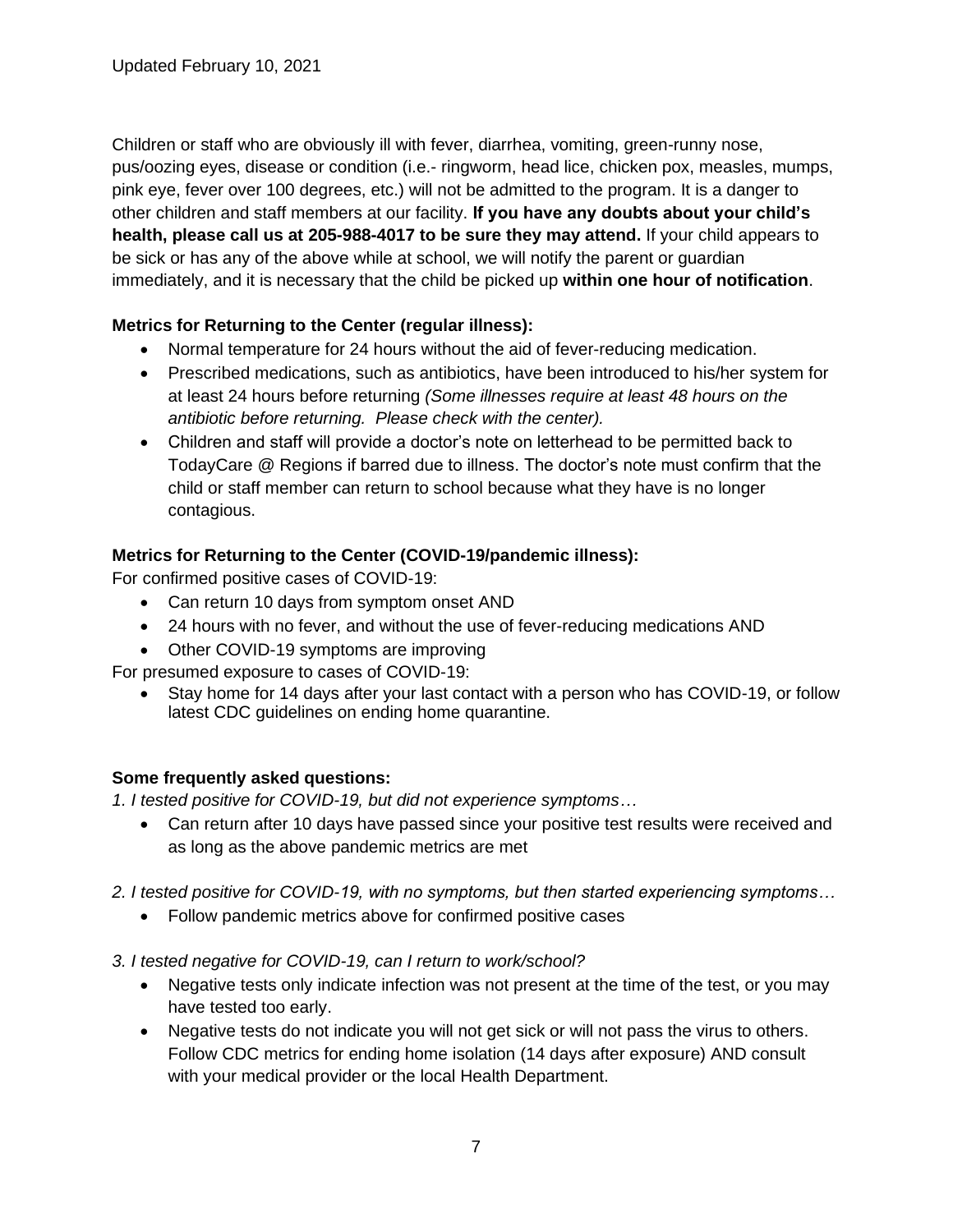- *4. I tested negative for COVID-19, and am not experiencing symptoms…\**
	- Per CDC guidance, quarantine may be permitted to end for asymptomatic individuals OR persons who receive a negative COVID-19 test as long as:
		- o the test was obtained no sooner than 5 days after exposure
		- $\circ$  if you remain symptom free for no less than 7 days after a negative test result
		- $\circ$  if you remain symptom free 10 days from the date of exposure
- 5. *I was in close contact with someone who just tested positive for COVID-19…*
	- If you were in close contact with a member of your household, or a close contact, within 48 hours of them becoming symptomatic, or receiving a positive test result, you should quarantine at home for 14 days after the date of last exposure to the positive COVID-19 case.
	- The CDC recommends waiting at least 5-7 days after the date of last exposure to a positive COVID-19 case to get tested for COVID-19.
	- If you become symptomatic within those 14 days, or get a test and receive a positive result, follow the guidelines for positive COVID-19 cases.

6. *I was around a close contact of someone who tested positive for COVID-19…*

• Per CDC quidelines, closely monitor yourself for symptoms of COVID-19. You do not need to self-quarantine unless you develop symptoms or if the person identified as a "close contact" develops COVID-19.

\*These guidelines are based on simple COVID-19 exposure limited to one-on-one infections, not complex ongoing exposures (such as multiple household members who cannot self-isolate from each other). Additional quarantine measures may be necessary and TodayCare will work with the local Health Departments to treat these instances on a case-by-case basis.

#### **Reporting COVID-19 Exposure:**

**We ask that all parents and staff let us know of any potential exposure immediately.**

- A *potential exposure* means being a household contact or having close contact within 6 feet of an individual with confirmed or suspected COVID-19 for at least 15 minutes.
- The *timeframe* for having contact with an individual includes the period of 48 hours before the individual became symptomatic or received a positive COVID-19 test result.
- If there is a positive case of COVID-19 in a child or an adult who has been present in the childcare center, we will inform the Alabama Department of Health, the Shelby County health departments, and parents with children enrolled at the center.
- If there is a positive case of COVID-19 in a household member OR close contact of a child or adult who has been present in the childcare center, we will inform the Alabama Department of Health and the AL Dept. of Human Services (DHR) Child Care Licensing and proceed according to their requirements as well as parents with children enrolled at the center.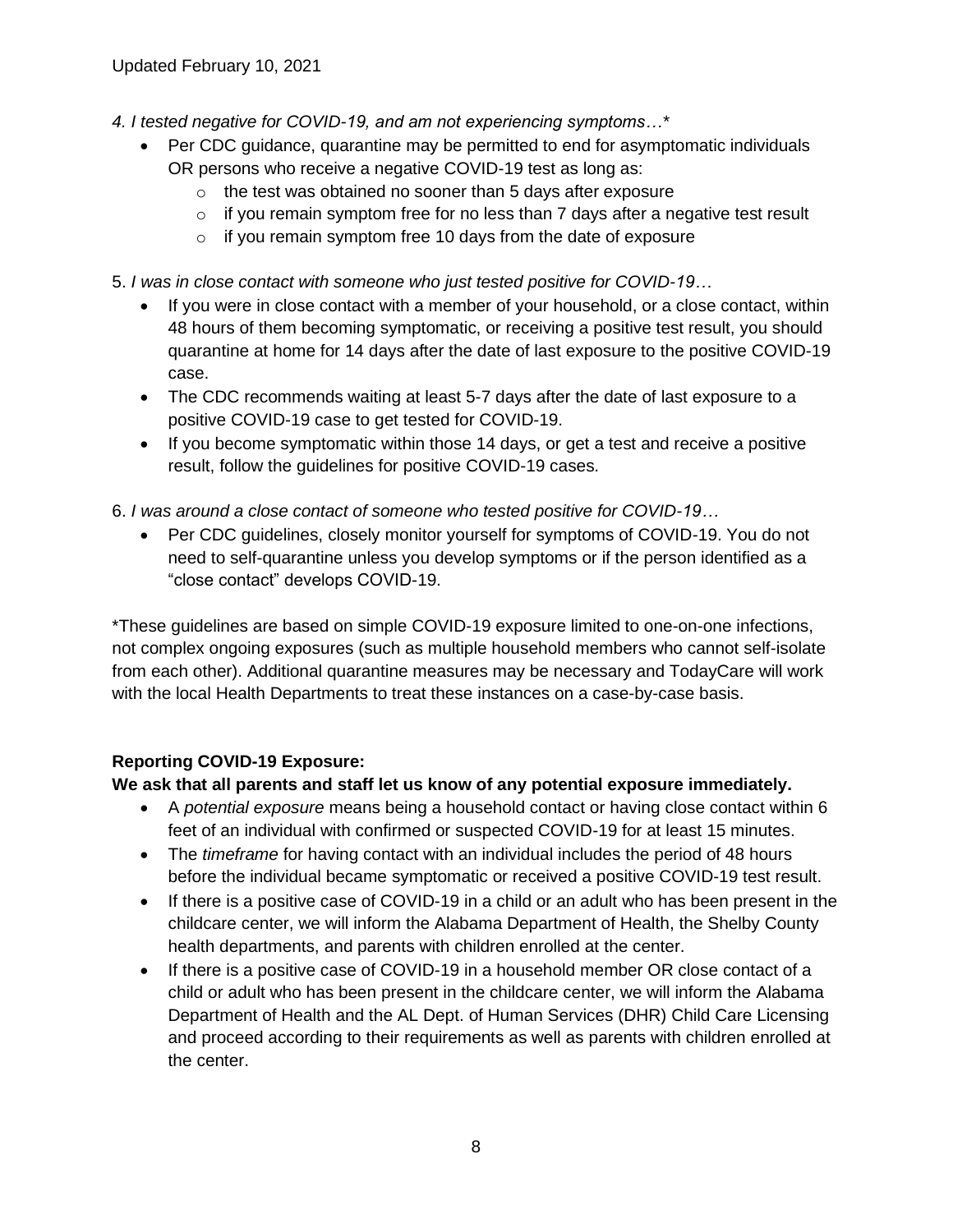Updated February 10, 2021

#### **Daily Admission Screenings:**

As daily health checks are conducted (temperature and verbal questioning), if any staff and/or student exhibits a temperature and/or has any signs/symptoms of illness or has been around anyone with signs of illness, they will not be allowed to enter the Center.

Parents and staff will be encouraged to report illness within their household, children, and themselves during drop-off symptom screening to help inform decisions related to site closure. Absences among children and staff will be monitored according to CDC guidance.

**If a staff member and/or child becomes ill at home**, or any family member tests positive for COVID-19, or has been exposed to someone with COVID-19 symptoms or a confirmed or suspected case, they should not come to school and must notify school officials.

**If staff or child becomes ill at school** with symptoms such as fever, cough or shortness of breath at school, they will be isolated and informed to go home or to a healthcare facility depending on how severe their symptoms are and follow CDC guidance for caring for oneself and others who are sick. Families of children will be notified immediately to pick up their child. They must remain at home until the COVID-19 test results are received.

#### **Closing Procedures for the Center**

- The Center may be closed for a minimum of 10 business days if there is a person with a laboratory confirmed COVID-19 case or probable case who was present in the child care program building within 48 hours prior to developing COVID-19 symptoms, and had close, prolonged contact, as defined by the CDC, with program staff and/or children.
- In some circumstances, it is possible that individual classrooms or families will be able to quarantine, and the Center can avoid a full closure.
- If there is a positive case of COVID-19 in a child or an adult who has been present in the childcare center, we will inform the Alabama Department of Health, the Shelby County health departments, and parents with children enrolled at the center.
- If there is a positive case of COVID-19 in a household member OR close contact of a child or adult who has been present in the childcare center, we will inform the Alabama Department of Health and the AL Dept. of Human Services (DHR) Child Care Licensing and proceed according to their requirements as well as parents with children enrolled at the center.
- The Center will follow the advice and criterion of local Department of Health authorities consulting as needed - on reopening the center, quarantined classrooms, or on individual returns to the center after a COVID exposure or experience.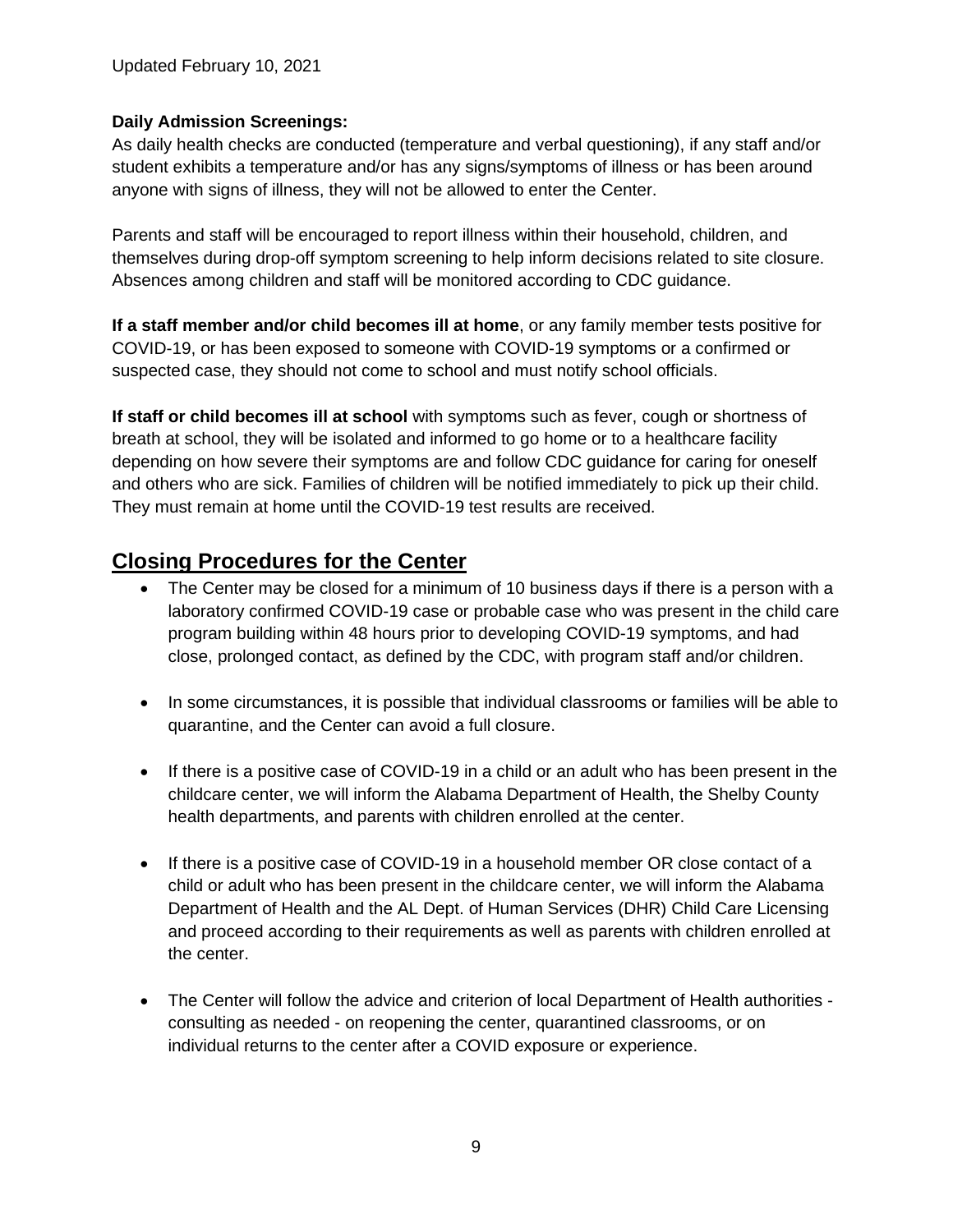- During the closure, the specific classroom/s or parts of the building will be detail cleaned and sanitized before staff and/or children return.
- Children and staff affected by a childcare program closure due to a COVID-19 case or probable case should quarantine at home for a minimum of 14 days per CDC guidelines and monitor their health.
- Center closures during the pandemic may or may not affect tuition responsibilities. See Section E.5 for TodayCare's tuition policies.

### <span id="page-9-0"></span>G. Personal Belongings

While in this phase of operation, children may not bring in any personal belongings aside from what is approved. No toys or personal items from home will be permitted at this time. Bedding will be sent home on the last day of each week, and it is **mandatory** that bedding be laundered before returning the next week.

### <span id="page-9-1"></span>H. Arrival and Departure Procedures

Our facility is operational from 7:30am – 5:30pm, Monday through Friday. Currently, drop off and pick up times are not scheduled. However, as center enrollment increases, the center will adopt this practice. Also, if families are not following the drop-off pick up procedures described below, the center will switch to scheduled drop off and pick up to minimize potential COVID exposure. If you see another family being checked in, please be patient during this time and maintain social distancing.

Families will sign their child(ren) in and out outside of the building. *If you do not see a staff member, please ring the bell so we know you are here.* **Only one family can be outside of their car in the sign in/out area. Once the family leaves the sign in/out area and begins getting into their car, the next family can exit their car and begin the sign in/out procedure**. We realize this may take a little longer and the purpose is to protect the health and safety of everyone involved. We will do our best to get you and your children in and out as quickly as possible.

To get everyone in and out as quickly as possible and maintain confidentiality, we will not be able to accommodate conversations with teachers during this time. If you would like to speak with your child teacher about any issue, please contact the center via phone, email, or ProCare messaging and we will schedule a time for a phone or Zoom conference.

#### **Drop-Off Procedures – Families\***

• Drop Off/Pick Up Person - It is HIGHLY recommended that one consistent parent/adult be the drop off/pick up person.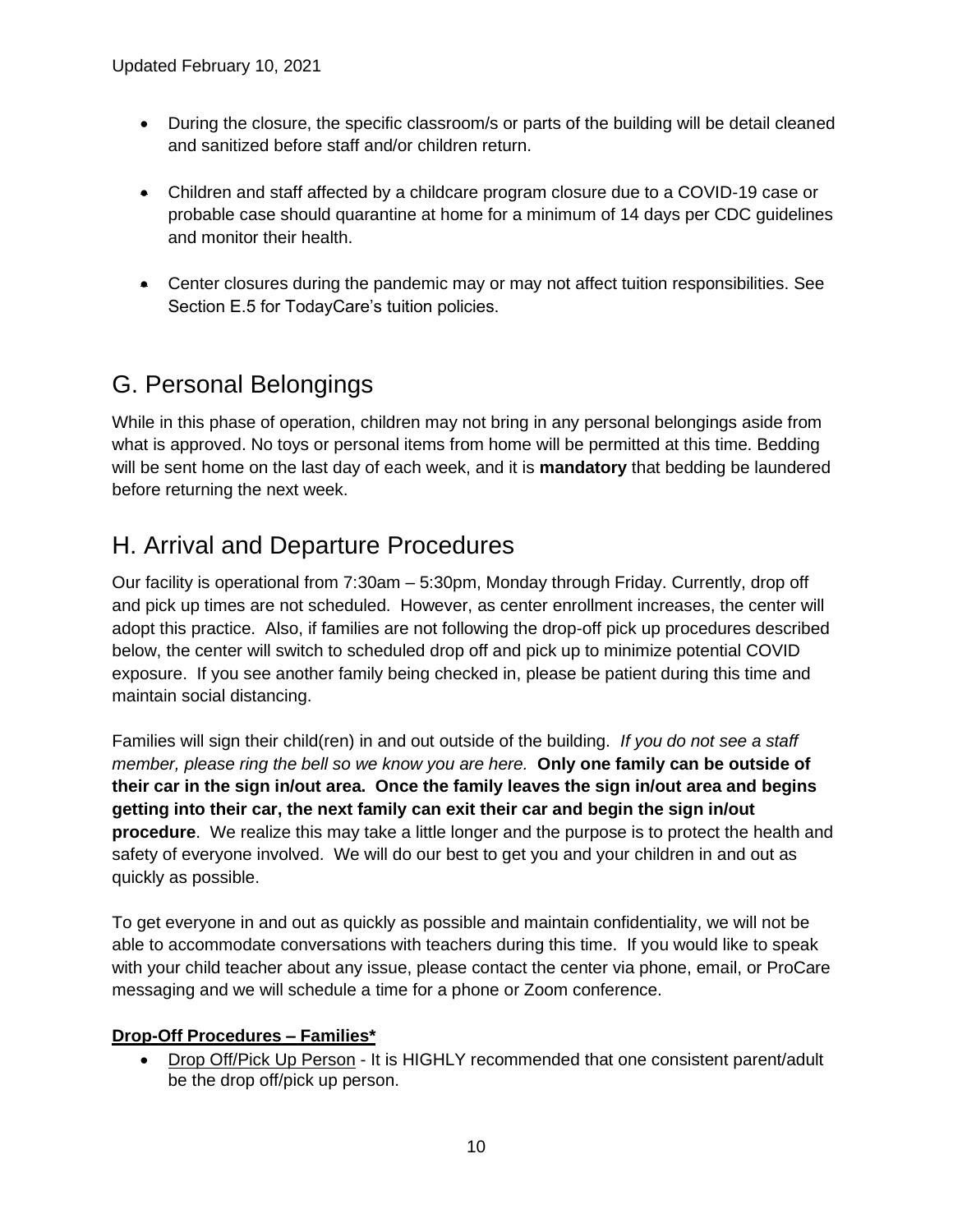- Arrival Temperature Screening When you bring your child to the center, you will need to take your child's temperature with a personal thermometer brought from home.
- Sign-In via Procare When you sign your child in via Procare, make sure to answer the questions **to indicate that no one in your household is exhibiting any symptoms of the COVID-19 virus.**

The procedure is as follows:

- The adult dropping off the child(ren) will take their temperature upon arrival. This can be done prior to exiting the car upon arrival or in the sign in area. You will be asked a question about your child's temperature during the sign-in process.
- The adult dropping off the child should use a personal thermometer brought from home; this thermometer should only be used by this child/family and should not be handled by childcare program staff.
- Temperature checks should be conducted while maintaining social distancing to the greatest extent possible. **All adults involved in temperature checks MUST wear a cloth facial covering/mask as recommended by the CDC.**
- When signing in, the adult dropping off the child must verify that no one in the child's household is exhibiting COVID-19 symptoms and no has been exposed to anyone with confirmed COVID-19. \**If anyone in the household has had close, prolonged exposure to COVID-19 your child(ren) cannot attend. Please see Section F of this document for details.*
- If a child has a temperature of 100.4 or higher, they will not be admitted. If a child's temperature becomes 100.4 or higher while in care, they will be sent home.

**\*** As center capacity/enrollment increases, it is likely that we will **have scheduled drop-off and pick-up times** to maintain appropriate social distancing, reduce parking lot congestion, and reduce wait times for families.

#### **Pick-Up Procedures**

**Only one family can be outside of their car in the sign in/out area.** Once the family leaves the sign in/out area and begins getting into their car, the next family can exit their car and begin the sign in/out procedure. We realize this may take a little longer and the purpose is to protect the health and safety of everyone involved. We will do our best to get you and your children in and out as quickly as possible.

### <span id="page-10-0"></span>I. Visitors

Outside programming will be suspended during the COVID-19 pandemic (such as field trips, vision screening, school photos, etc.). Children who receive therapies or outside services may continue if the special teacher/therapist/outside resource passes screening procedures and follows established protocols consistent with the full-time caregivers/staff.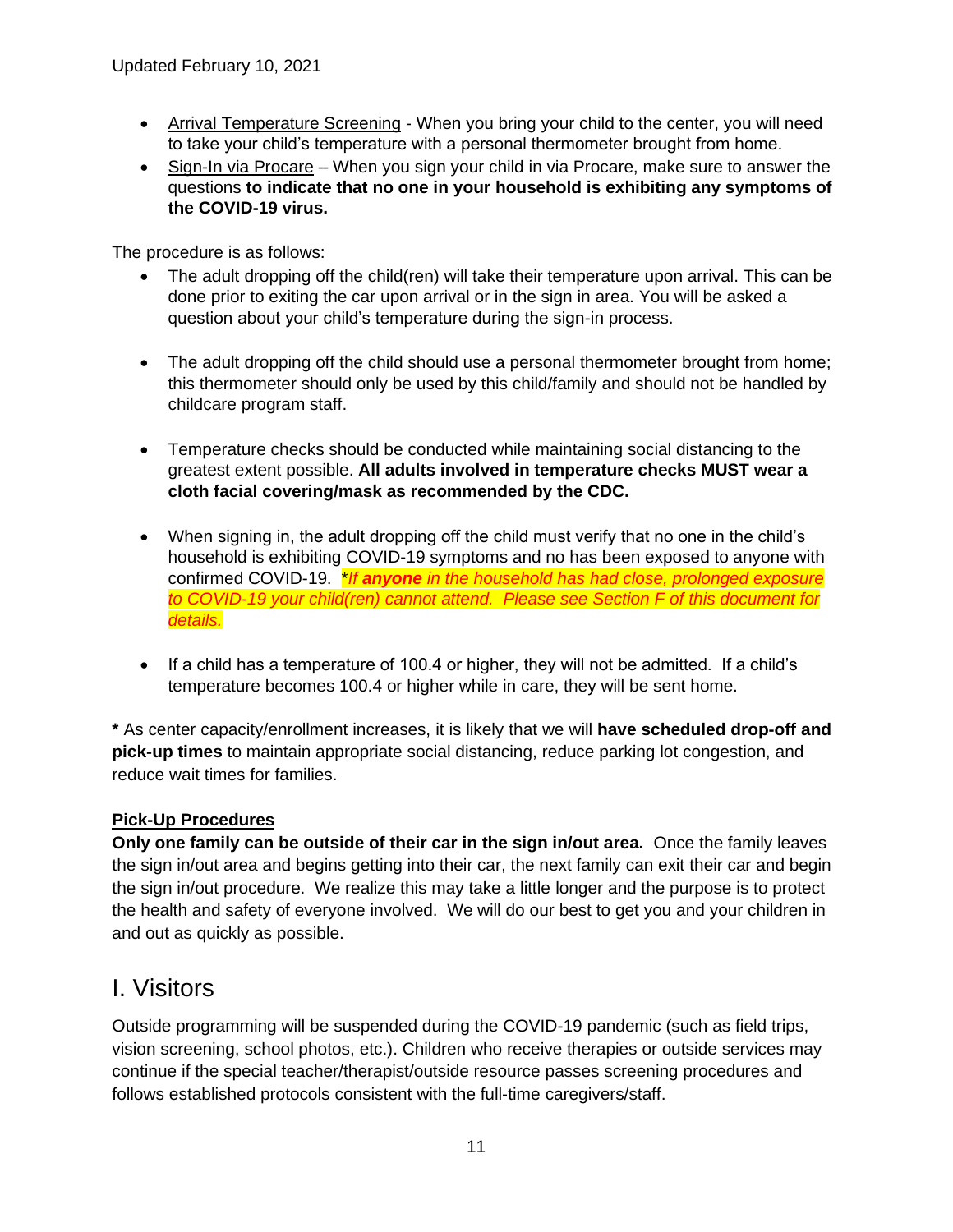### <span id="page-11-0"></span>J. Field Trips/Special Events

<span id="page-11-1"></span>There will be no field trips or special events/gatherings at this time.

### K. Food

- A. Meals and snacks: The center is not offering food service at this time. Lunch and snacks must be provided by the parents daily.
- B. Food Allergy: **We are an entirely nut-free facility.** If your child has an allergy to any foods, please be sure that it has been indicated in your child's paperwork and put in writing. This should be given to the teacher AND director. All allergies will be posted in the classroom.
- C. Nursing mothers: You are permitted to come to the Center to breastfeed. Please notify center administration of your planned time(s) of arrival so that you can be admitted. Nursing mothers must wash hands upon arrival and wear a mask during the entirety of their time in the Center.